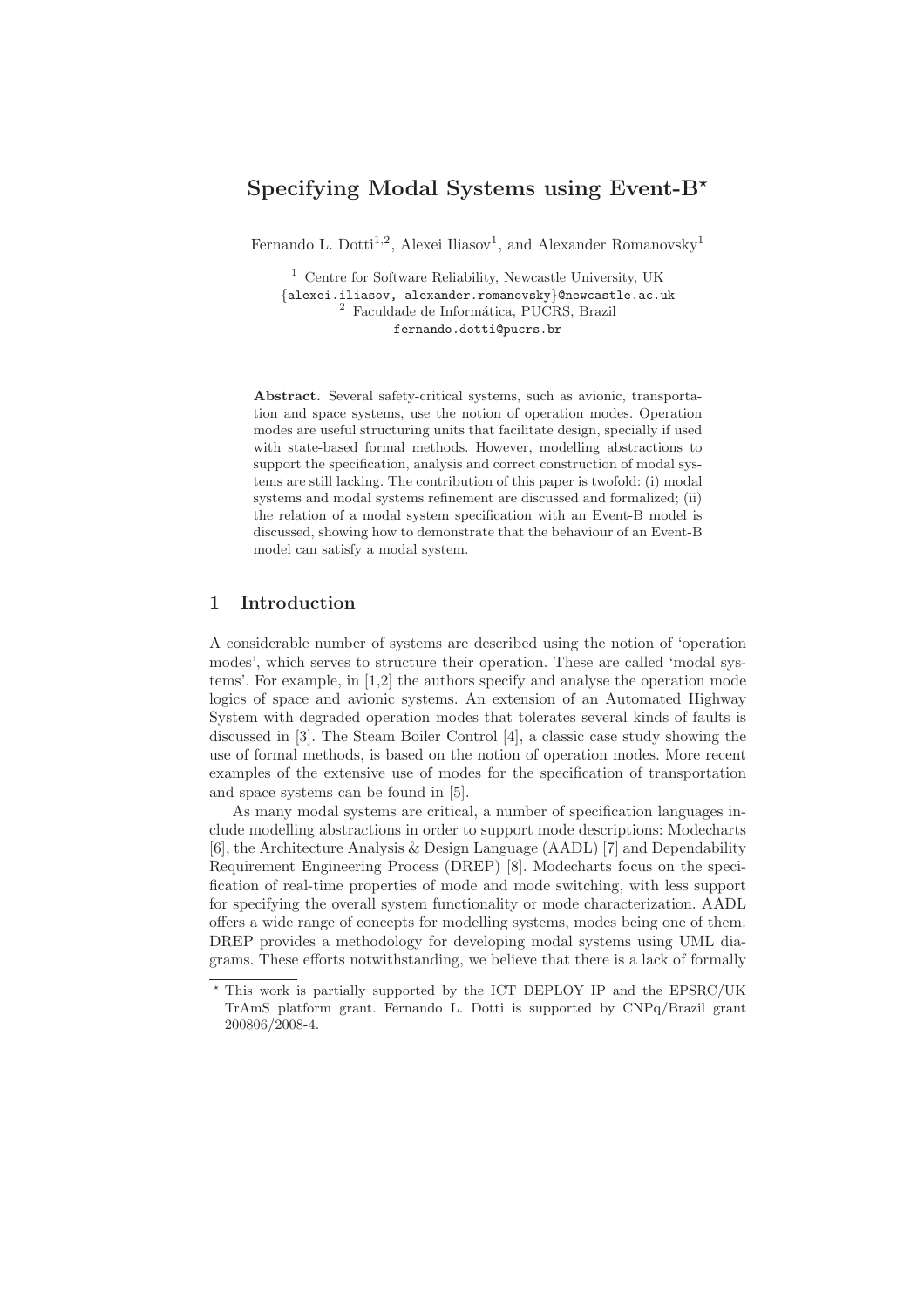defined abstractions for describing modal systems as well as approaches to analyzing and rigorously deriving implementations of these systems. In our previous work [9], we introduced modal systems and discussed their use for structuring dependable systems (focusing specifically on the recovery and degradation modes). The aim of this paper is to discuss in detail and to formally define modal systems, and to apply refinement to modal system development. The refinement of modal systems makes it easier to map requirements to models with a step-wise reasoning about system properties. Moreover, the use of modes imposes a structure on the architecture of a model, especially in the case of state-based formal methods. Thus, as the second contribution of this paper, we will demonstrate the use of Event-B for specifying a modal system and discuss how to prove that a given Event-B model satisfies a given modal system specification.

The rest of the paper is structured in 3 major parts: first, modal systems and modal system refinement are formally defined in Sections 2 and 3; then Event-B is briefly introduced and its relation to modal systems defined in Sections 4 and 5; finally, Section 6 presents a case study to illustrate and evaluate the ideas introduced in the paper. Section 7 concludes the paper with a summary and an outline of future extensions of the approach.

# 2 Modal Systems

While there is no widely accepted formal definition of mode<sup>3</sup> and modal system, several authors use mode to denote the expected system functionality under a distinguished working condition of the system. A modal system would denote the assembly of a set of such modes related by mode transitions. Mode transitions cover the possible changes in the working conditions of a system, originated either by environmental changes or by system evolution. As a brief example, the Steam Boiler Control [4] states that the normal mode is characterized by a working water level sensor and the water level in normal range - in such conditions the system works to keep the water level (read from sensor) in normal range. In the event of a detected failure of a water level sensor, the system switches to rescue mode where the sensor is not trusted - in such conditions the system operates differently, based on the amount of water pumped into the boiler and amount of steam generated. The case study in section 6 discusses a cruise control system with several modes, each organized in this way and related by transitions. Examples in avionics use modes to denote phases of a flight, and in space systems to denote operational status of on-board instruments, among others.

We are interested in how to specify, analyse and build correct modal systems. In this section we first propose and formalise abstractions to specify and reason about modal systems and then define modal system refinement. The abstractions proposed support the formal specification of requirements of modal systems in terms of (i) functionality and (ii) operating conditions of each mode, and (iii) possible mode switching. A specific modal system specification is an

<sup>3</sup> Mode and operation mode are used as synonyms.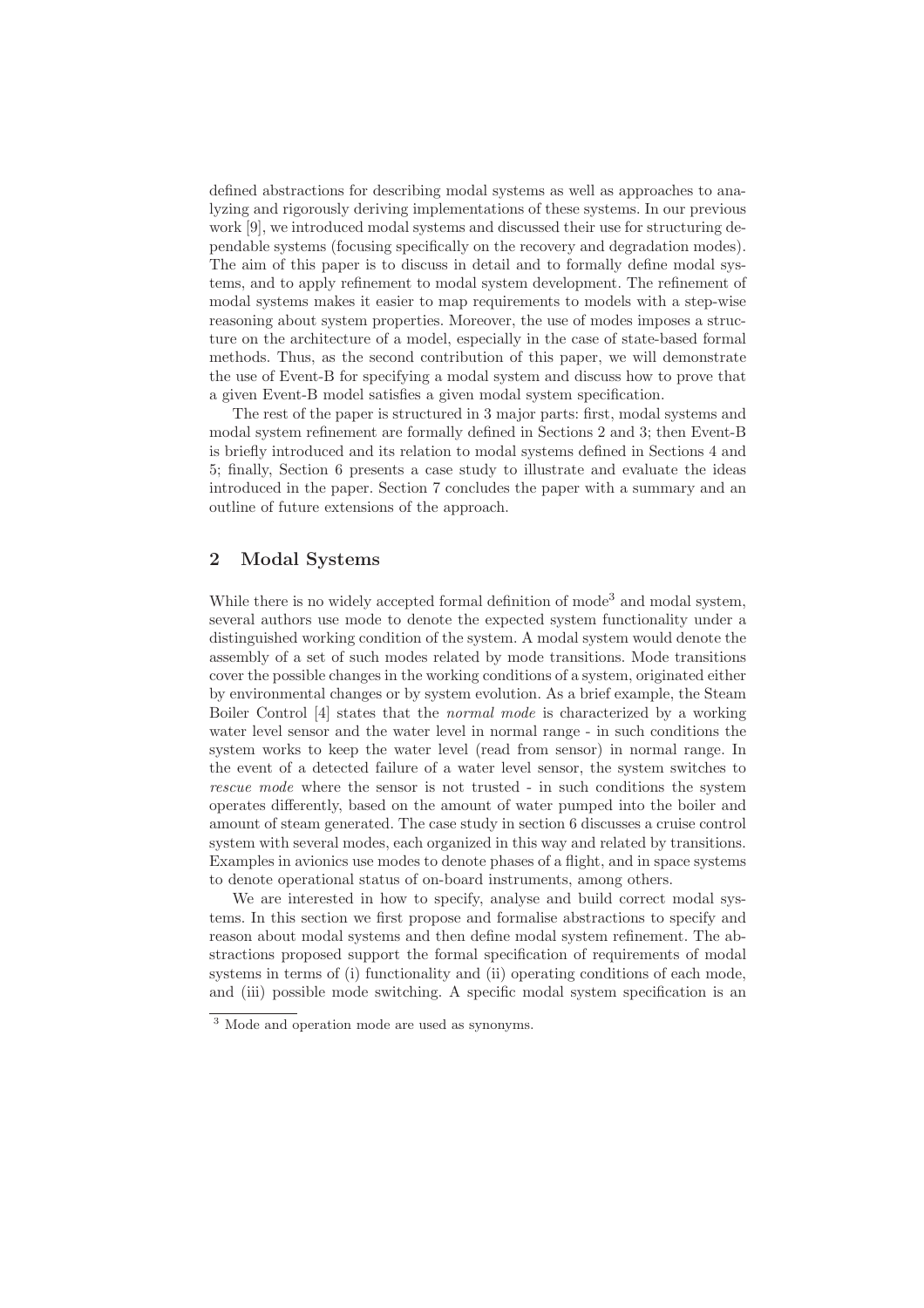instantiation of such abstractions, formalizing the requirements of a concrete system using modes and mode switching - it defines a class of possible models respecting those requirements. A modal system specification does not replace traditional formal modelling but rather complements it. The construction of a complete model to a modal system specification can be done using any existing formalism, provided it is possible to demonstrate that the model satisfies the modal system specification. This is discussed in Section 5. Due to the nature of modal systems, we follow a state-based approach to propose suitable abstractions. We consider that the state of a model is detailed enough to allow one to distinguish its different operating conditions and also to characterize required mode functionality and possible mode switching in terms of state transitions. Below we introduce the necessary elements (in definitions 1 and 2) to formally define modal systems (definition 3).

Definition 1 (State, Invariant, Assumption, Guarantee). Given a set of variables V ar and a set of values V al, the state of a system is a (total) function  $v: Var \rightarrow Val$ . We denote as State the set of all states. Invariant and assumption are predicates over state variables. A guarantee is a predicate over  $Var \times Var'$ , where  $Var' = \{x' | x \in Var\}$ . It is interpreted over State  $\times State$ .

Invariant is a property preserved at each point in a systems life time. Often it is interpreted as a characterisation of safe states of a system. A guarantee is used to express the requirements towards the functionality of a mode, while an assumption expresses the requirements of a mode, to the rest of the system, to assure the functionality required by the guarantee. A pair assume/guarantee can be seen as a contract between the mode and the rest of the system, and is what defines a mode, as follows.

**Definition 2** (Mode). Given an invariant  $I$ , an assumption  $A$  and a guarantee  $G$ , a Mode is a pair  $A/G$  where:

- an assumption characterises a non-empty set of states: ∃v · A(v), assuring that a mode contributes to system functionality;
- $G$  is feasible:  $\exists v, v' \cdot I(v) \land A(v) \Rightarrow G(v, v')$ . I.e. a mode should permit a concrete implementation of the required functionality;
- $-$  G preserves the invariant I and the modes assumption A:
- $I(v) \wedge A(v) \wedge G(v, v') \Rightarrow I(v') \wedge A(v').$

Given a mode  $M_i$  we denote its assumption by  $A_i$  and its guarantee by  $G_i$ .

Concerning the last condition, it would not make sense if a guarantee would require the mode to violate the invariant. Also, we postulate that a mode guarantee should neither violate its assumption: we consider that this helps to clearly separate the specification of actions that may cause mode switching from those that preserve current mode, an important feature in modal systems. Therefore, a mode is better understood by looking also at the possible mode transitions where it is involved, according to the next definition.

Definition 3 (Mode Transition, Modal System). A Modal System is a tuple  $MSys = (Var, Val, I, M, T)$  where: Var a set of variables of the system; Val the set of possible values for variables;  $I$  is an invariant; and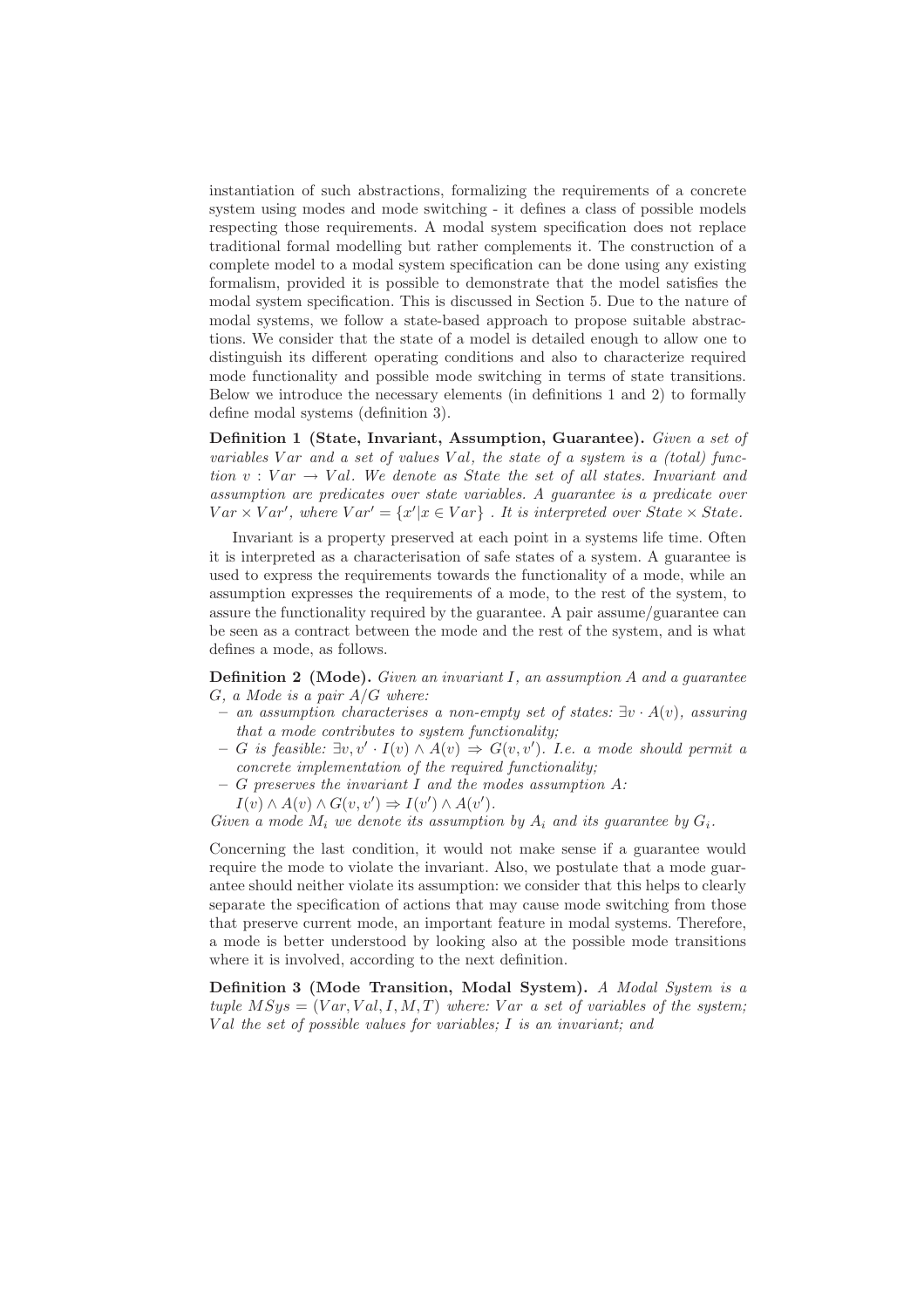- 1. M is a finite set of modes  $(M_i = A_i/G_i)_{i \leq n, n \in \mathbb{N}} \cup {\{\top_M, \bot_M\}}$  s.t.:
	- (a)  $I(v) \Leftarrow A_1(v) \oplus \cdots \oplus A_n(v)$ , where  $\oplus$  is the set partitioning operator. This implies that for each mode a different assumption is declared, that mode assumptions are exclusive, and that assumptions are valid with respect to the invariant.
- 2.  $T : M \to M$  is a set of mode transitions, with the following restrictions:
	- (a)  $i \rightsquigarrow \top_M \notin T \land \bot_M \rightsquigarrow j \notin T \land \top_M \rightsquigarrow \bot_M \notin T$
	- (b) Let  $T^*$  be the transitive closure of  $T$ ,  $\forall m \in M \{\perp_M\} \cdot (\top_M \to m) \in T^*$
	- $(c)$  If the system terminates, the following restrictions also apply:
		- T is surjective and total; and  $\forall m \in M \cdot (m \to \bot_M) \in T^*$ ;

A modal system is an assembly of several modes (M) related by mode transitions  $(T)$ . It is assumed that a system is only in one mode at a time, represented by condition 1a. The meaning and implications of a system being in more than one mode are not trivial and subject of further study. A mode transition is an atomic step switching system from one source  $i$  to one destination  $j$  mode. Transition from one mode to more than one at the same time is not possible. Modes  $\top_M$  and  $\bot_M$  are used to denote the mode before system initiation and after termination, respectively. The possible mode transitions of a modal system are defined by T. According to condition 2b,  $\top_M$  is present in any modal system specification. A transition  $\top_M \leadsto M_i$  defines that  $M_i$  is a possible initial mode of the modal system. Other such transitions may exist defining more than one initial mode. Some systems may be non-terminating, in which case there is no mode transition to  $\perp_M$ . In case of terminating systems, it is required that  $\perp_M$ may be reached - cond. 2c. Condition 2a sates that it is not possible to switch to a state before initiation or from the mode denoting termination to another mode; and during its lifetime a system enters at least one operation mode. The understanding of modes and mode switching is complemented by the definition of modal system behaviour.

Definition 4 (Modal System Behaviour). The behaviour of a modal system  $MSys = (Var, Val, I, M, T),$  given by a transition system  $MST = (MState, \rightarrow)$ where  $MState = \{\langle m,v \rangle | m \in \{1..n, \top_M, \bot_M\} \text{ is a mode index } \land v \in \{State \cup$ Undef $\};$  and  $\rightarrow$ : MState  $\rightarrow$  MState are transitions given by the rules:

$$
\frac{\text{Start}}{\text{Start}} \frac{\text{T}_M \rightsquigarrow k \land A_k(v)}{\text{T}_M, Under} \rangle \rightarrow \langle k, v \rangle
$$
\n
$$
\frac{A_m(v) \land G_m(v, v') \land A_m(v')}{\langle m, v \rangle \rightarrow \langle m, v' \rangle}
$$
\n
$$
\frac{m \leadsto n \land A_m(v) \land A_n(v')}{\langle m, v \rangle \rightarrow \langle n, v' \rangle}
$$

The state of a system described using operation modes is a tuple  $(m, v)$  where  $m$  is the index of a current operation mode and  $v$  is the current system state. Mode index helps to clarify how mode switching is done although it may be computed from  $v$  alone due to condition 1a in Definition 3. In the following, each of the transition rules is explained.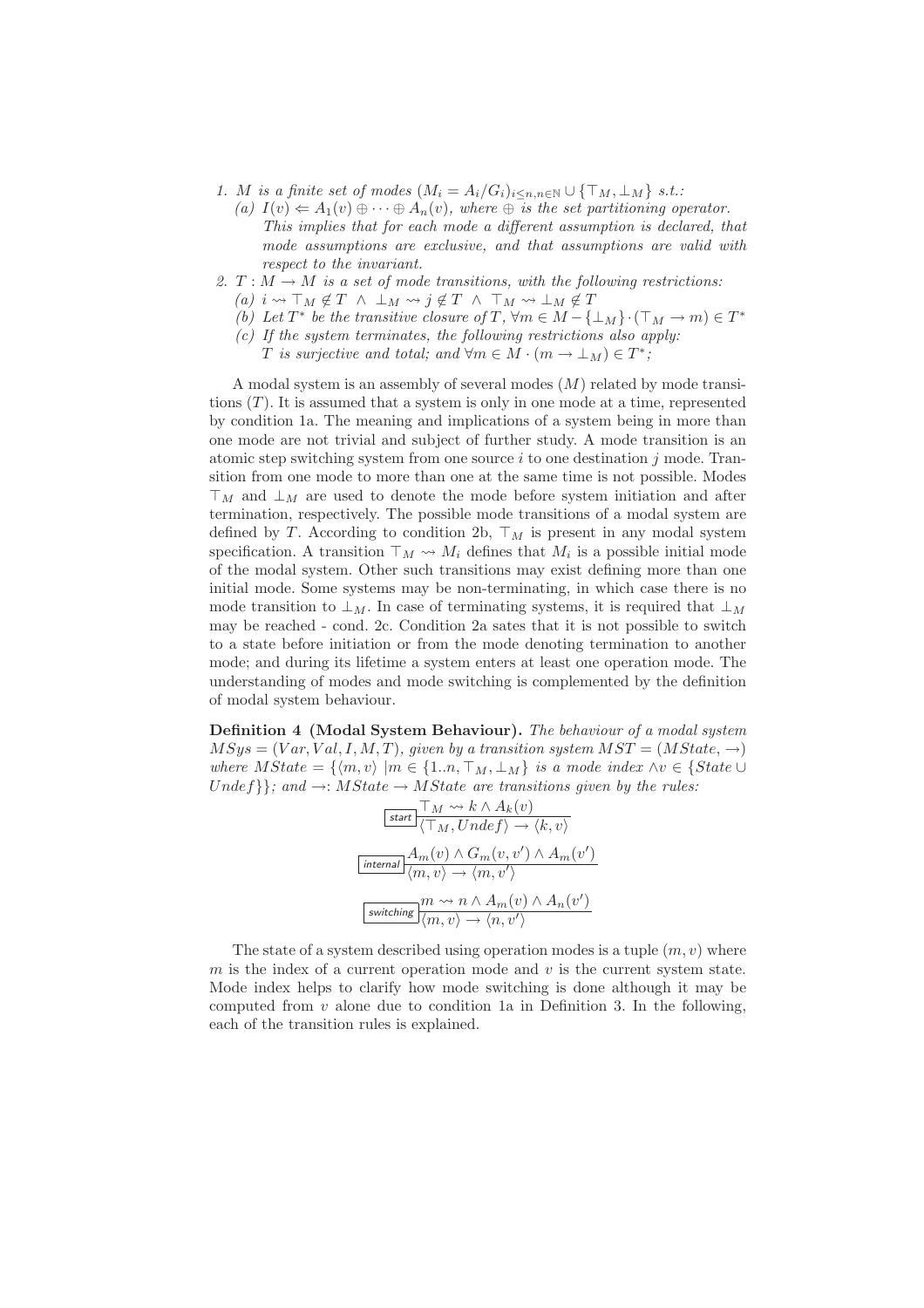Initialisation. A system starts executing one of initiating mode transitions  $\langle \top_M, Undef \rangle \rightarrow \langle k,v \rangle$ . The transition switches the system on, by establishing a possible state defined by  $A_k(v)$ , and places it into some system mode  $M_k =$  $A_k/G_k$ . This behaviour is described by rule start.

Evolution. A modal system may evolve either performing internal or switching transitions. Rule *internal* states that while the system is in some mode  $m$ the state of model variables evolves so that the next state is any state  $v'$  satisfying both the corresponding guarantee  $G(v, v')$  and the modes assumption  $A(v')$ . Rule switching states that the system may switch modes if there is a defined mode transition originating from the current mode. Both internal and switching transitions compete with each other: at each step a non-deterministic choice is made between the two.

Termination. A system terminates by executing one of terminating mode transitions  $t \rightsquigarrow \perp_M$ . Not every system has to have this transition: a control system would be typically designed as never aborting. There can be any number of terminating mode transitions. Due to condition 2a, no mode transitions are possible after  $\perp_M$ .

### 3 Refinement of Modal Systems

Refinement [10] is a formal technique for step-wise construction of correct systems. At each step a model (said abstract) is refined into a new one (said concrete) by introducing realisation aspects through correctness-preserving transformations: the concrete model preserves properties of the abstract and can be used in place of it. Successive refinement steps would result in an implementation which is correct by construction. Refinement itself is a combination of behavioural refinement, eliminating non-determinism and introducing finer details, data refinement, by changing types and introducing data structures, and superposition refinement when new functionality is added keeping the existing model. Now we discuss behavioural and data refinement of modal systems.

Modal System behavioural refinement details modes assumption or guarantee or both. A mode can also be detailed in more than one corresponding mode in the concrete level. We postulate that mode assumption cannot be strengthened during refinement. This is based on the understanding that an assumption is a requirement of a mode to its environment. As a system developer cannot assume control over the environment of a modelled system, a stronger requirement to an environment may not be realisable. On the other hand, a weaker requirement to an environment means that a system is more robust as it would remain operational in a wider range of environments. Therefore, weakening assumptions during refinement is desired. Symmetrically, a mode guarantee cannot be weakened as a mode guarantee is understood as a contract of a mode with the rest of a system and the system environment. In other words, weakening a mode guarantee could violate expectations of another system part.

Mode transitions must be consistently refined along with refinement of modes. The general rules for refining mode transitions are: (i) a mode transition present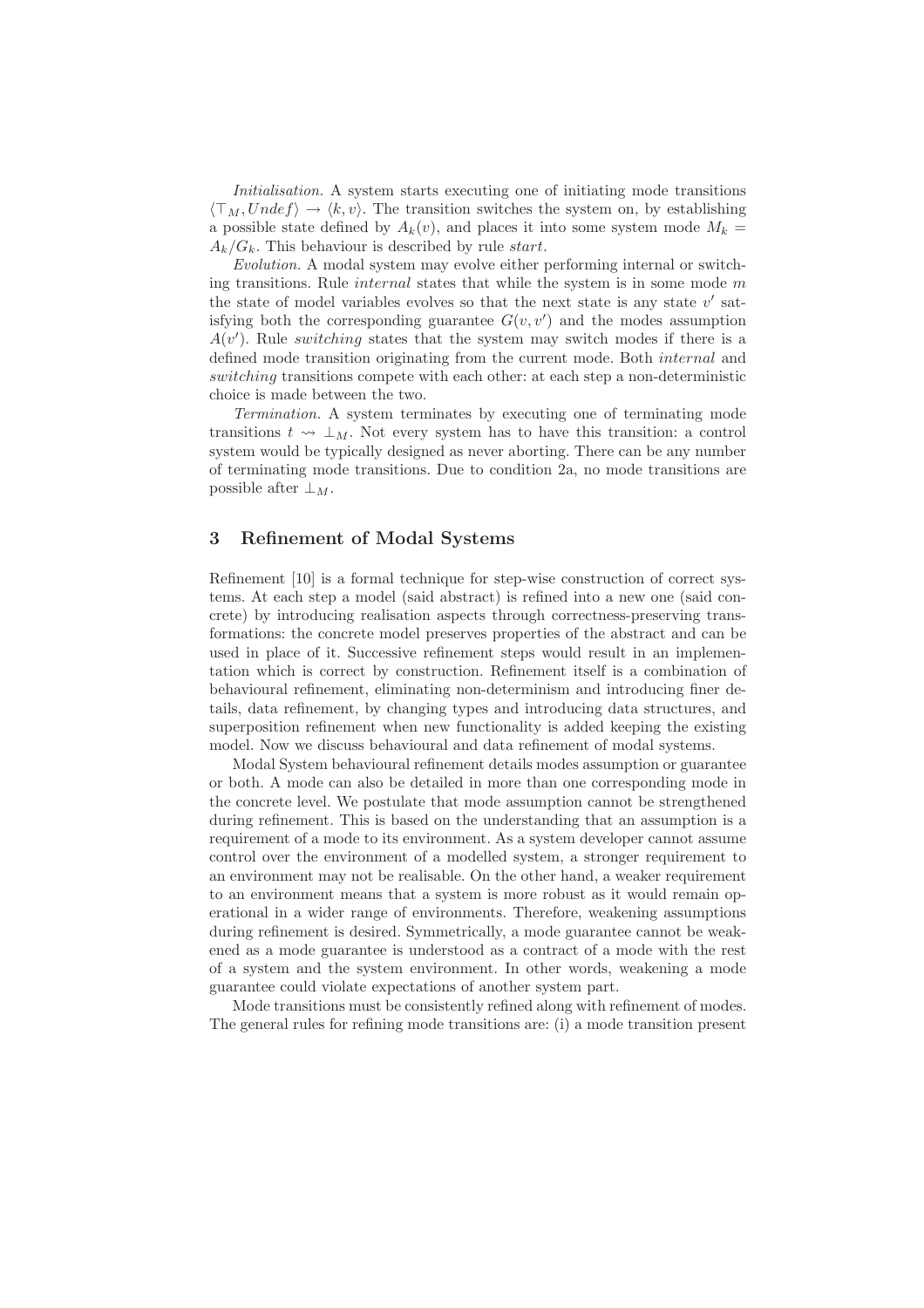in an abstract model must have at least one corresponding transition in a concrete model. If a mode with a transition is split into two new modes, the transition can be associated with any one of the new modes or both; (ii) no new transitions may appear relating an abstract mode to another mode; (iii) new transitions may be defined on concrete modes. Now we formalize the above discussed notion of behavioural mode refinement.

#### Definition 5 (Modal System Behavioural Refinement). Given:

- a modal system  $MSys_{abs} = (Var_{abs}, Val_{abs}, I_{abs}, M_{abs}, T_{abs});$
- $a$  modal system  $MSys_{cnc} = (Var_{cnc},Val_{cnc},I_{cnc},M_{cnc},T_{cnc})$ ;
- function source such that: ∀  $(t = a \rightarrow b) \in T : M \rightarrow M \cdot src(t) = a;$
- function target such that: ∀  $(t = a \rightarrow b) \in T : M \rightarrow M \cdot target(t) = b;$

a refinement of  $MSys_{abs}$  into  $MSys_{enc}$  is defined by a pair  $ref = (ref^M, refT)$ of functions  $ref^M : M_{cnc} \to M_{abs}$  and  $ref^T : T_{cnc} \to T_{abs}$  such that:

- 1.  $ref^M$  is total and surjective and  $ref^T$  is partial and surjective;
- 2. an abstract mode assumption is stronger than the disjunction of assumptions of its concrete modes:  $\forall m \in M_{abs} \cdot \bigvee_{\forall j \cdot j \in M_{cnc} \land ref^M(j)=m} A_j \Leftarrow A_m$
- 3. an abstract mode guarantee is weaker than the disjunction of guarantees of its concrete modes:  $\forall m \in M_{abs} \cdot \bigvee_{\forall j \cdot j \in M_{cnc} \wedge ref^M(j) = m} G_j \Rightarrow G_m$
- 4. concrete transitions not mapped to abstract ones have the same abstract mode as source and target (i.e. it was an internal, or non-observable, transition of an abstract mode):  $\forall t \notin dom(ref^T) \cdot ref^M(src_{ref}(t)) = ref^M(target_{ref}(t))$
- 5. for all transition  $t \in dom(ref^T)$ , the squares bellow commute:

$$
T_{abs} \xrightarrow{\text{src}_{abs}} M_{abs}
$$
\n
$$
T_{abs} \xrightarrow{\text{target}_{abs}} M_{abs}
$$
\n
$$
r_{eff} \uparrow \qquad \qquad \text{ref}^{\text{T}} \qquad \qquad \text{ref}^{\text{tr}} \uparrow \qquad \qquad \text{ref}^{\text{tr}} \uparrow \qquad \qquad \text{ref}^{\text{M}}
$$
\n
$$
dom(T_{cnc})_{s\mid_{c_{cnc}}} \xrightarrow{\text{iter}} M_{cnc}
$$
\n
$$
dom(T_{cnc})_{s\mid_{c_{cnc}}} \xrightarrow{\text{dom}(T_{cnc})_{s\mid_{c_{cnc}}} M_{cnc}
$$

These conditions mean that: (1) all concrete modes have an abstract mode that they refine, and all abstract modes are refined by at least one concrete mode; and all abstract mode transitions are refined into one or more concrete mode transitions; (2) w.r.t. variables in the abstract system, the concrete modes cover the same state space as the abstract one - it is not possible to restrict assumptions by refinement; (3) guarantees given by the concrete system may be stronger (more deterministic) than the abstract one; (4) some transitions may be added in a refinement step, those that, in the abstract modal system, would have a same mode as source and destination; (5) mode and mode transition refinement are consistent with each other.

With data refinement, the set  $v$  of model variables is changed to some new set u and model invariant  $I(v)$  is replaced with a new invariant  $J(v, u)$ , often called a *gluing invariant*. The mentioning of old variables  $v$  in new invariant  $J$ allows a modeller to express a linking relation between the state of concrete and abstract models. Given a gluing invariant  $J(v, u)$ , data refinement can be added to definition 5 by extending conditions 2 and 3 respectively as:

$$
\forall m \in M_{abs} \cdot \bigvee_{\forall j \cdot j \in M_{ref} \land ref^M(j) = m} J(v, u) \land A_j(u) \Leftarrow A_m(v)
$$
  

$$
\forall m \in M_{abs} \cdot \bigvee_{\forall j \cdot j \in M_{ref} \land ref^M(j) = m} J(v, u) \land J(v', u') \land G_j(u, u') \Rightarrow G_m(v, v')
$$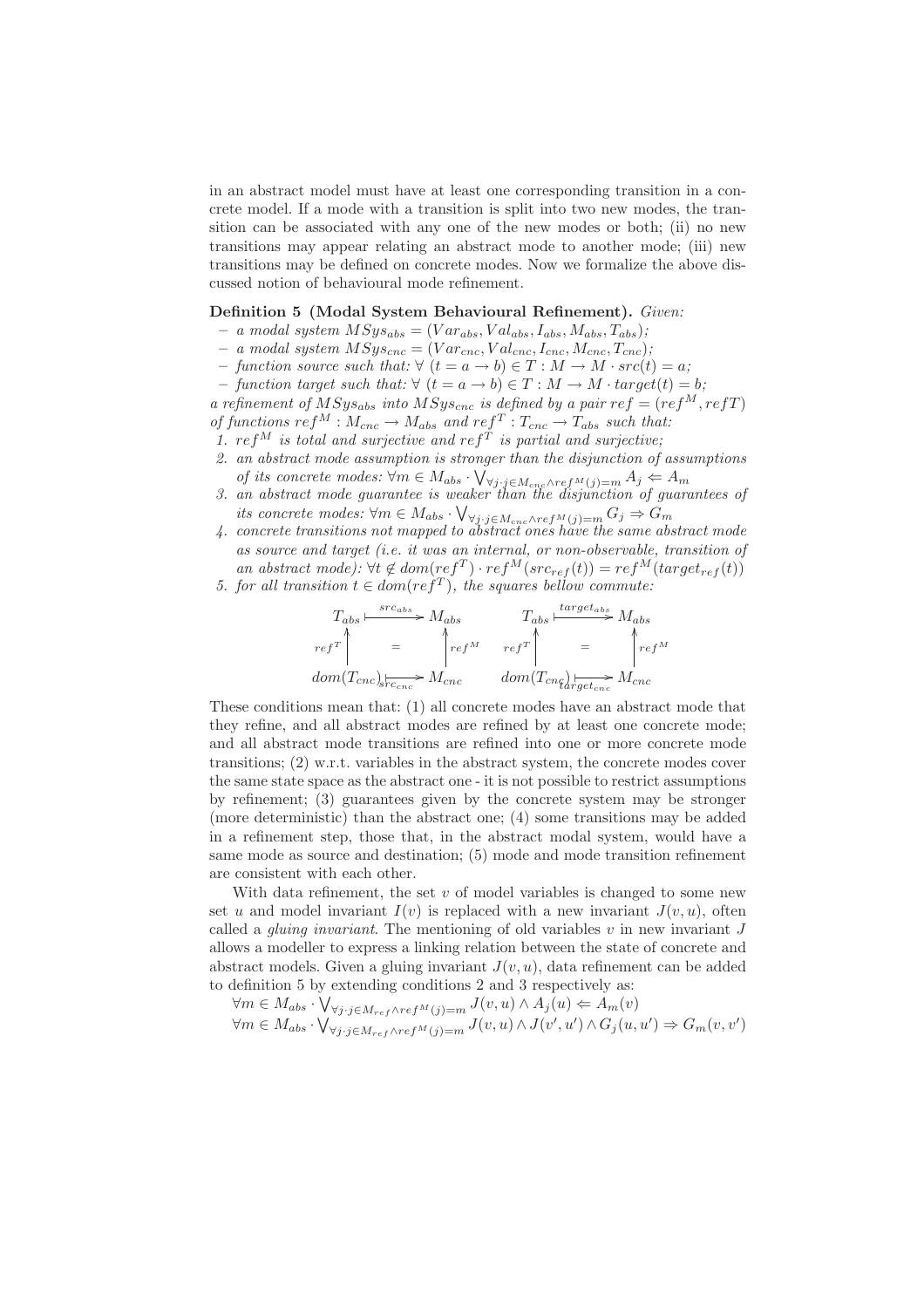#### Proposition 1. Given:

- an abstract modal system  $MSys_{abs} = (Var_{abs}, Val_{abs}, I_{abs}, M_{abs}, T_{abs});$
- a concrete modal system  $MSys_{cnc} = (Var_{cnc},Val_{cnc},I_{cnc},M_{cnc},T_{cnc})$ ;
- $-$  a refinement  $ref = (ref^M, ref^T)$  where  $ref^T : T_{cnc} \rightarrow T_{abs};$

any possible sequence of modes described by the transition system of  $MSys_{cnc}$ can be translated into a possible sequence of modes described by the transition system of  $MSys_{abs}$ .

Proof. By definitions 3 and 4 the initial mode of a modal system is  $\top_M$ , and by definition 5 ref<sup>M</sup>( $\top_M$ ) =  $\top_M$ . So  $\top_M$  is initial in any sequence of modes described by both  $MSys_{abs}$  and  $MSys_{cnc}$ . Now consider the concrete modal system in any mode  $m_{c1}$ , corresponding through ref<sup>M</sup> to an abstract mode  $m_a$ . By definition 5, conditions 1 and 4, a mode transition in the concrete level is either a new transition or refinement of a transition in the abstract level.

Consider the first case: by condition  $\lambda$  a new transition can be added only among modes that refine a same abstract mode. In this case, switching from  $m_{c1}$ to  $m_{c2}$ , both corresponding through ref<sup>M</sup> to  $m_a$ , has no effect at the abstract level -  $m_a$  is kept.

Consider the second case: in definition 5, by conditions 1, 4 and 5, any mode transition, which is not new (case above), starting from  $m_{c1}$  refines a transition starting from  $m_a$  and any mode transition arriving in  $m_{c1}$  also refines a transition arriving in  $m_a$ . This means that  $m_{c1}$  may offer a subset of possibilities of transitions, compared to  $m_a$ . However, since ref<sup>T</sup> is surjective (condition 1), all transitions where  $m_a$  is involved have to be mapped to the concrete level. Thus another mode  $m_{c2}$ , that have to be refined from  $m_a$  (due to condition 5), will be associated to transitions that, together with the transitions where  $m_{c1}$  is involved, are equivalent to the transitions of  $m_a$ . The transitioning among  $m_{c1}$  and  $m_{c2}$ , according to the case above, does not correspond to a mode change in the abstract level because  $m_{c1}$  and  $m_{c2}$  refine the same  $m_a$ . Thus, the transitions of  $m_{c1}$  and  $m_{c2}$  equate the transitions where  $m_a$  is involved.

Since each refinement does not add new mode switching possibilities, except those that have no observable effect at the abstract level, and since the transitions involving concrete modes of a same abstract mode exactly cover the transitions involving the abstract mode, the observable sequence of modes of a concrete modal system can be translated to an observable sequence of modes of the respective abstract modal system by taking each concrete mode  $m_{ci}$  of the sequence and substituting by the corresponding abstract one  $(ref^{M}(m_{ri}))$  while eliminating consecutive switchings to the same resulting abstract mode.

A terminating modal system (one that defines switching to  $\perp_M$ ) does not introduce deadlock in mode transitions by definition 3, condition 2c.

### 4 Event-B

Event-B is a state-based formalism closely related to Classical B [11] and Action Systems [12].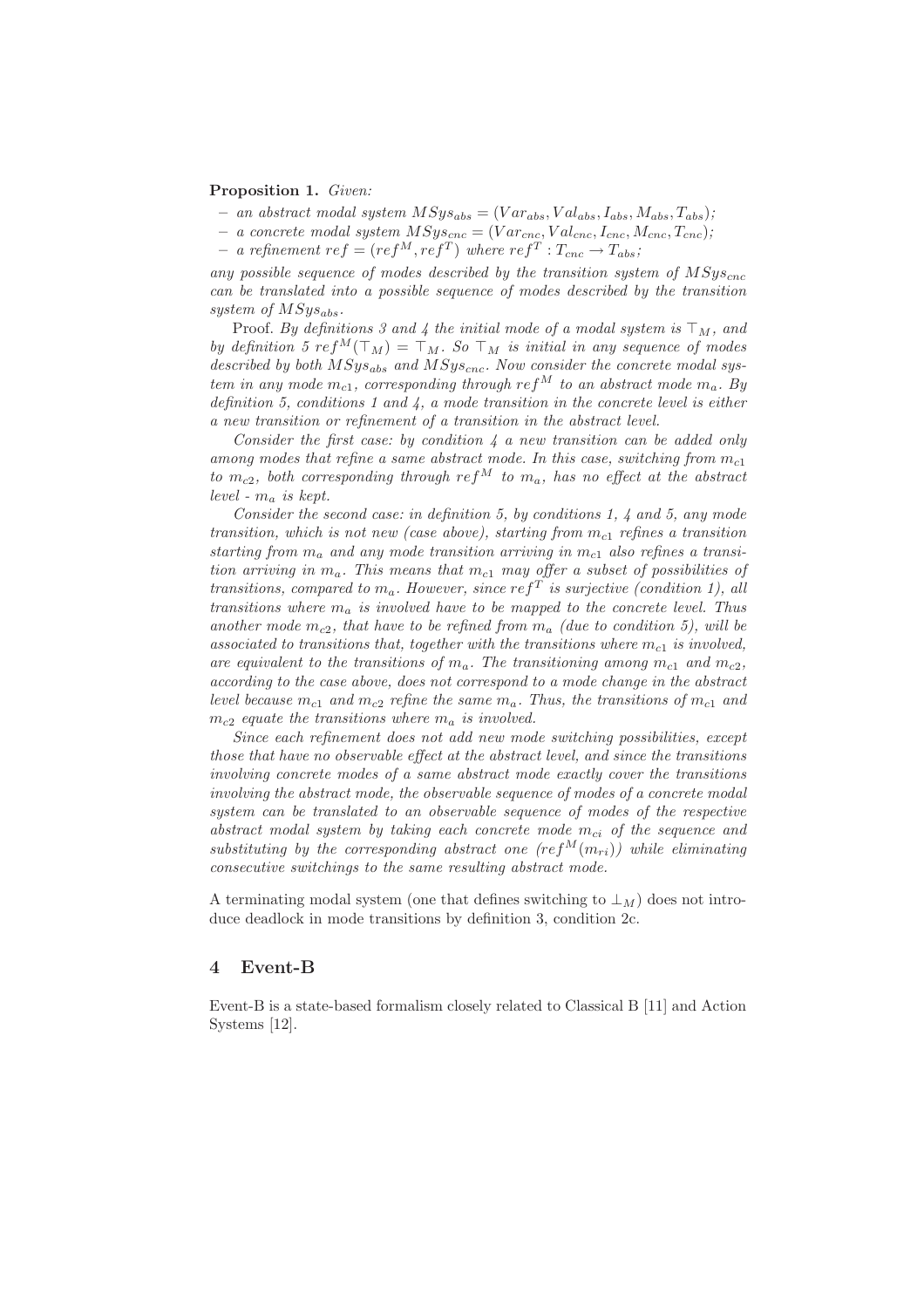Definition 6 (Event-B Model, Event). An Event-B Model is defined by a tuple  $EBModel = (c, s, P, v, I, R_I, E)$  where c are constants and s are sets known in the model; v are the model variables<sup>4</sup>;  $P(c, s)$  is a collection of axioms constraining c and s;  $I(c, s, v)$  is a model invariant limiting the possible states of v s.t.  $\exists c, s, v \cdot P(c, s) \wedge I(c, s, v)$  - i.e. P and I characterise a non-empty set of model states;  $R_I(c, s, v')$  is an initialisation action computing initial values for the model variables; and  $E$  is a set of model events.

Given states v, v' an event is a tuple  $e = (H, S)$  where  $H(c, s, v)$  is the guard and  $S(c, s, v, v')$  is the before-after predicate that defines a relation on current and next states. We also denote an event guard by  $H(v)$ , the before-after predicate by  $S(v, v')$  and the initialization action by  $R_I(v')$ .

Model correctness is demonstrated by generating and discharging a collection of proof obligations. Putting it as a requirement that an enabled event produces a new state v' satisfying the model invariant, the model *consistency* condition states that whenever an event on an initialisation action is attempted, there exists a suitable new state  $v'$  such that a model invariant is maintained -  $I(v')$ . This is usually stated as two separate proof obligations: a feasibility  $(I(v) \wedge$  $H(v) \Rightarrow \exists v' \cdot S(v, v'))$  and an invariant satisfaction obligation  $(I(v) \wedge H(v) \wedge$  $S(v, v') \Rightarrow I(v')$ . The behaviour of an Event-B model is as follows.

**Definition 7 (Event-B Model Behaviour).** Given  $EBModel = (c, s, P, v, I, I)$  $R_I, E$ , its behaviour is given by a transition system  $BST = (BState, \rightarrow)$  where:  $BState = \{\langle v \rangle | v \text{ is a state}\} \cup Under \text{ and } \rightarrow: BState \rightarrow BState \text{ are transitions}$ given by the rules:

$$
\frac{R_I(v') \wedge I(v')}{U n d e f \rightarrow \langle v' \rangle}
$$
\n
$$
\boxed{\text{transition}}
$$
\n
$$
\frac{\exists (H, S) \in E \cdot I(v) \wedge H(v) \wedge S(v, v') \wedge I(v')}{\langle v \rangle \rightarrow \langle v' \rangle}
$$

According to rule *start* the model is first initialized to a state satisfying  $R_I \wedge I$ and then, as long as there is an enabled event (rule *transition*), the model may evolve by firing an enabled event and computing the next state according to the event's before-after predicate. Events are atomic. In case there is more than one enabled event at a certain state, the demonic choice semantics is applies. The semantics of an Event-B model is given in the form of proof semantics, based on Dijkstra's work on weakest precondition [13].

To refine model  $M$  one constructs a new model  $M'$  such that at a certain level of observation new model is at least as good as the old one. Formally, this is demonstrated by constructing a refinement mapping between  $M'$  and  $M$  that would show that for any valid state of  $M'$  there is a corresponding state in  $M$ . In Event-B, this is accomplished by discharging a number of refinement proof obligations formulated for each model event.

<sup>4</sup> For convenience, as in [11], no distinction is made between a vector of variables and a state of a system.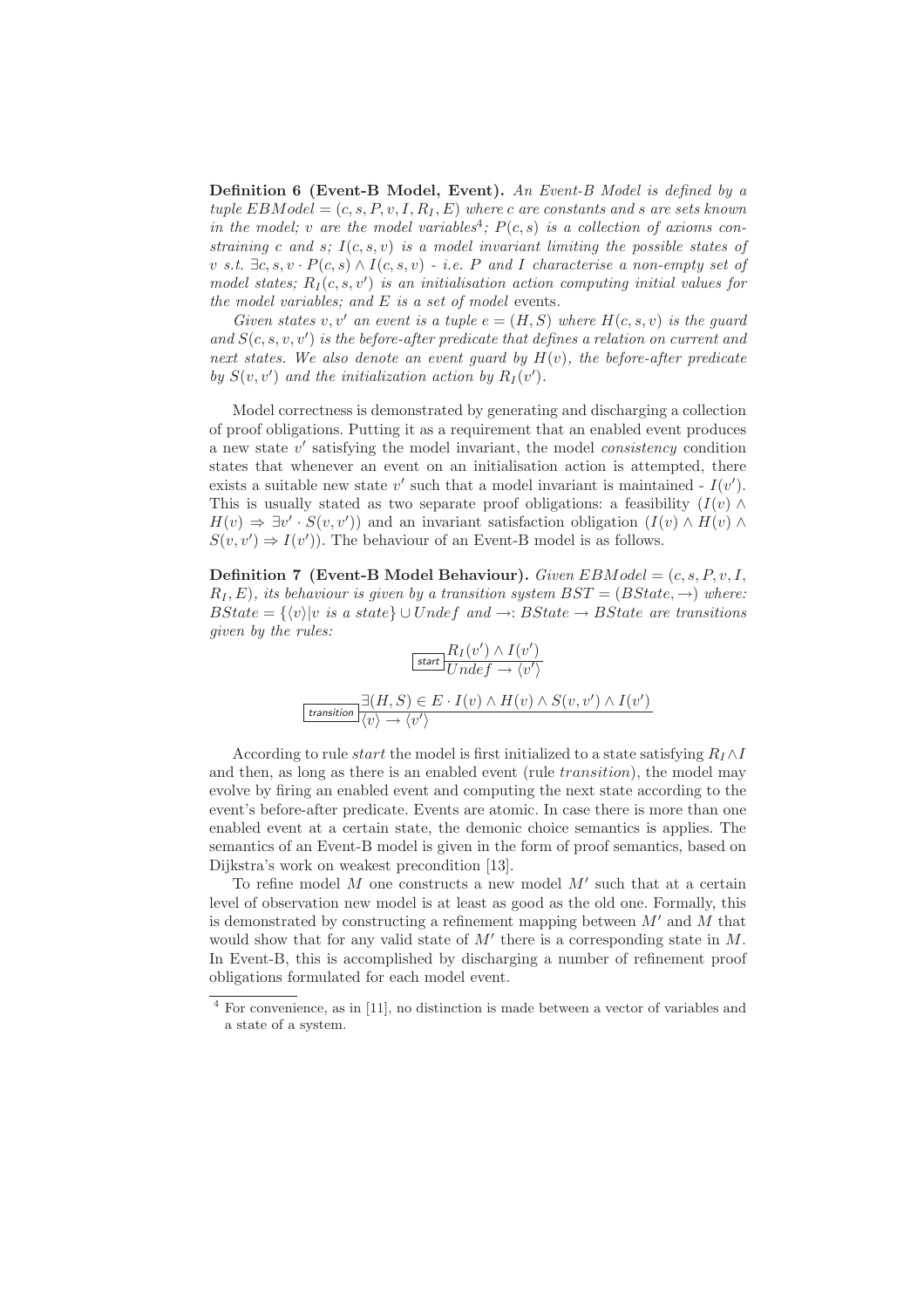An extensive tool support through the Rodin Platform makes Event-B especially attractive [14]. An integrated Eclipse-based development environment is actively developed, and open to third-party extensions in the form of Eclipse plug-ins. The main verification technique is theorem proving supported by a collection of theorem provers. Model checking is also possible.

## 5 Modal Systems and Event-B

As already discussed, a modal system defines a class of possible models which may be specified using established formal methods. Therefore, a consistency condition is needed such that we can evaluate if a given model satisfies a modal system. In this section we discuss first such condition and then how to enrich the set of proof obligations on an Event-B model to show that it satisfies a modal system specification.

### Definition 8 (Modal System Consistency Conditions for an Event-B Model). Given:

- an Event-B model  $EBModel = (c_E, s_E, P_E, v_E, I_E, R_{IE}, E_E)$  and
- $a$  Modal System  $MSys = (Var_M, Val_M, I_M, M_M, T_M)$ where  $Var_M \subseteq v_E$ ;
- a state projection function  $f_{SEt}(\mathcal{S}_E) = \mathcal{S}_M$  that, given a state  $\mathcal{S}_E$  of the Event-B Model, constructs the corresponding state  $s_M$  of the modal system by projecting on the modal system state;
- a predicate projection function  $fp_{EtOM}(P_E) = P_M$  that, given a predicate over  $v_E$  projects to the corresponding predicate over  $Var_M$ ;

EBModel satisfies a modal system MSys iff:

- 1. both specify the same invariant on MSys:  $fp_{EtoM}(I_E) = I_M$
- 2. the initialisation is compatible, i.e. the initial state EBModel is compatible with the assumption of any first mode of MSys:
	- $fp_{Etom}(R_{IE}) \subseteq \bigvee_{\forall t \in T_M \cdot src(t) = \top_M} A_{target(t)}$
- 3. (a) every transition  $t_E : s1_E \rightarrow s2_E$  of the behaviour of EBModel has a corresponding transition  $t_M : \langle m1, s1_M \rangle \rightarrow \langle m2, s2_M \rangle$  in the behaviour of MSys such that:  $fs_{EtoM}(s1_E) = s1_M \wedge fs_{EtoM}(s2_E) = s2_M$ and  $t_M$  is either:
	- i. an internal transition of MSys, when  $m1 = m2$  or
	- ii. a switching transition of MSys, when  $m1 \neq m2$ ;
	- (b) every mode switching transition in MSys has at least one corresponding transition in EBModel;
- 4. (a) every state  $s_E$  in the behaviour of EBModel has a corresponding state  $(m, s<sub>M</sub>)$  in the behaviour of MSys. The correspondence is such that  $fs_{EtoM}(s_E) = s_M;$ 
	- (b) for each mode  $M_i = A_i/G_i \in M_{MSys}$  there is at least one state  $s_E$  of EBModel such that  $A_i(f_{\mathcal{S}_{E}}(s_E))$ : all modes are reachable according to Modal System definition.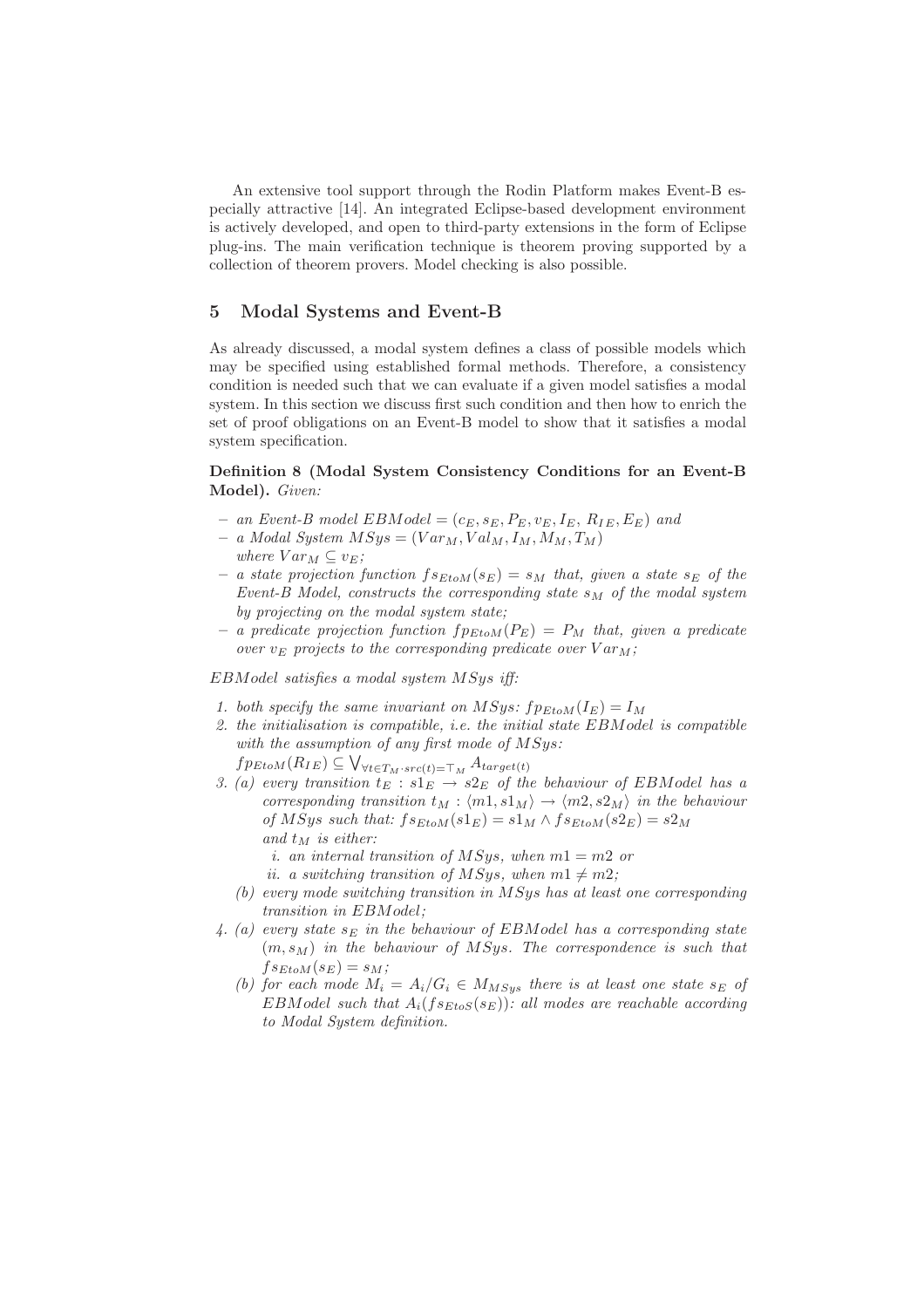Now we discuss how the above defined Consistency Conditions can be fulfilled using Event-B proof obligations enriched with information about the Modal System. Conditions 1 and 2 have to be shown and give raise to two proof obligations for an Event-B Model.

Condition 3 relates the transitions of Event-B Model and Modal System. Condition 3a states that any transition in the Event-B Model is a possible transition of the Modal System  $(3(a)i)$  or  $(3(a)ii)$ . This can be shown on the structure of events. Each event of the model, whenever enabled in a mode, will either: preserve the modes assumption and guarantee in case of  $3(a)$  or switch mode according to existing mode switching transition in case of  $3(a)$ ii. The following proof obligation has to be discharged to cover this condition. It considers all events of the Event-B model and all modes of the Modal System.

#### Definition 9 (PO: EBModel defines valid MSys Transitions 1).

$$
\forall E_i = (H_i, S_i) \in E_{EBModel}, \forall M_j = A_j / G_j \in M_{MSys}.
$$
  
\n
$$
(H_i(v) \land A_j(v) \land S(v, v')) \Rightarrow
$$
  
\n
$$
((A_j(v') \land G_j(v, v')) \lor
$$
  
\n
$$
((\exists M_k = A_k / G_k \in M_{MSys} \cdot A_k(v')) \land (j \rightsquigarrow k) \in T_{MSys}) )
$$

If any pair of event guard and mode assumption may be both enabled (2nd line), the event is possible in that mode. In this case the event either describes an internal transition (3rd line) or a mode transition (4th line). In the first case, both assumption and guarantee of the current mode have to be preserved by the event. In the second case, the modal system specifies the possibility of such transition and the event establishes the new assumption. Since our mode definition allows the invariant to be weaker than the conjunction of assumptions, it is needed to show that any event is enabled only when an assumption is, otherwise the event is specifying some behaviour not matching any mode definition.

# Definition 10 (PO: EBModel defines valid MSys Transitions 2).  $\forall E_i = (H_i, S_i) \in E_{EBModel}, H_i(v) \Rightarrow \bigvee_{\forall M_j = A_j/G_j \in M_{MSys}} A_j(v)$

Condition 3b states that all defined mode switching transitions have a cor-

responding event in the Event-B model. The following proof obligation is complementary to the one in definition 9:

### Definition 11 (PO: Modal System Switching Transitions are Implemented in the Event-B Model Events).

 $\forall (i \leadsto j) \in T_{MSys}, M_i = A_i/G_i, M_j = A_j/G_j \in M_{MSys}.$  $\exists E_k = (H_k, S_k) \in E_{EBModel} \land (H_k(v) \land A_i(v) \land S_k(v, v') \land A_j(v'))$ 

Condition 4a states that all possible states of the Event-B model are valid states of the Modal System. Assuming that the model is in a valid state by initialization (condition 2), condition 4a is obtained if transitions are sound, according to POs in definitions 9 and 10.

Reachability Properties. To complete condition 3b, it has to be shown that each mode transition in the Modal System behaviour is possible in the Event-B model behaviour. This would rule out the possibility of the guard of an event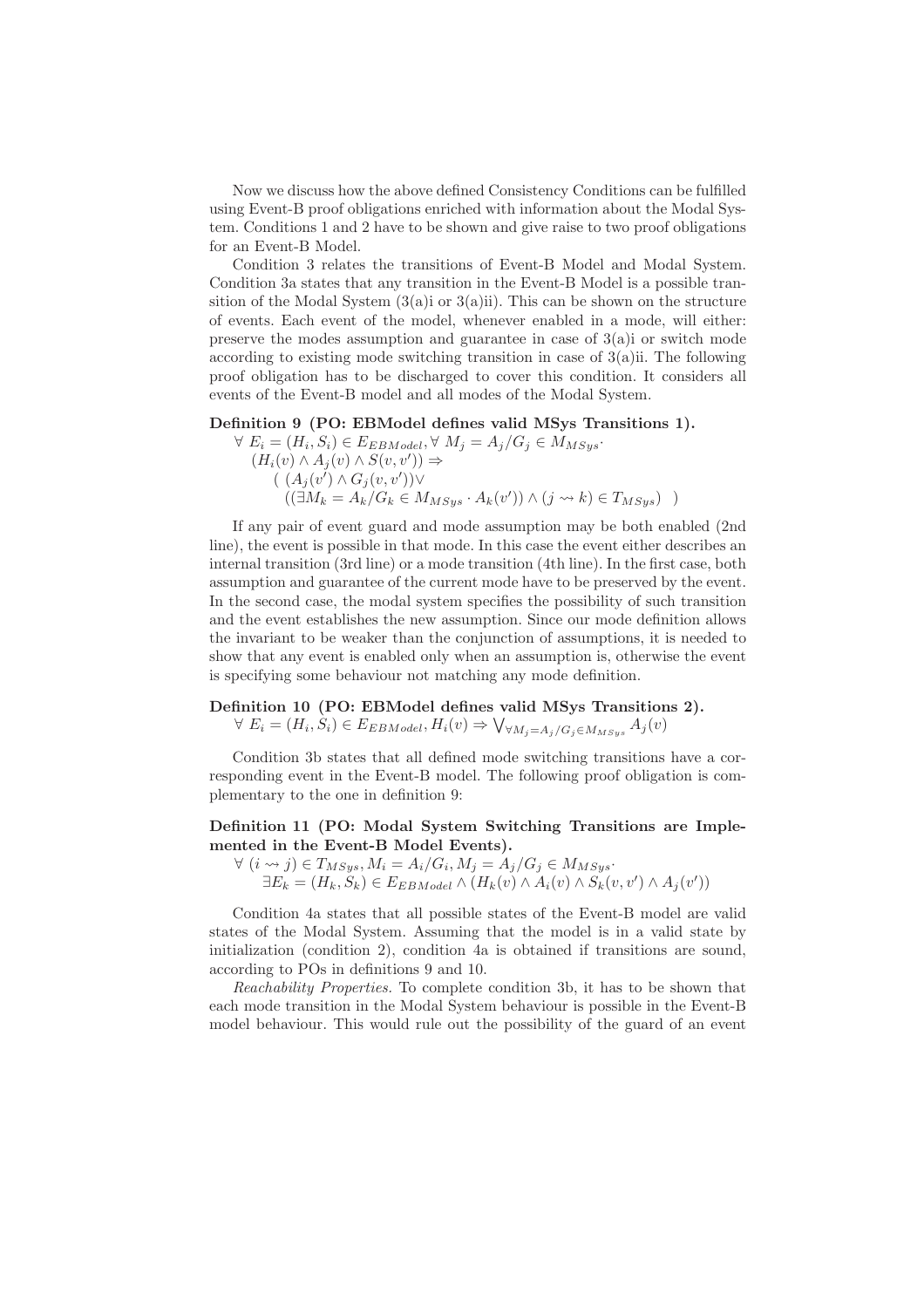that implements a mode switching never becoming enabled although the respective mode assumption could repeatedly become enabled (a problem with the model). Condition 4b states that any mode in the Modal System has at least one corresponding state in the Event-B Model. Proof obligations to discharge such properties could not be generated in general. The modeller has thus to account for them. This could be done either structuring a model such that these properties can be proven or using additional analysis techniques such as model checking.

# 6 Cruise Control Case Study

The Cruise Control case study illustrates the proposed technique to the development of a simplified version of one of the DEPLOY case studies [5]. The system assists a driver in reaching and maintaining some predefined speed. In the current modelling we assume an idealised car and idealised driving conditions such that the car always responds to the commands and the actual speed is updated according to the control system commands.

Figure 1 presents the diagrams of the most abstract modal system for the cruise control (A) and the resulting models of three successive refinement steps (B to D). The assumption and guarantee for each mode is given in Figure 2. The diagrams use a visual notation loosely based on Modechards [6]. A mode is represented by a box with mode name; a mode transition is an arrow connecting two modes. The direction of an arrow indicates the previous and next modes in a transition. Special modes  $\top_M$  and  $\bot_M$  are omitted so that initiating and terminating transitions appear connected with a single mode. Refinement is expressed by nesting boxes. A refined diagram with an outgoing arrow from an abstract mode is equivalent to outgoing arrows from each of the concrete modes.



Fig. 1. Cruise control refinement steps (A) to (D).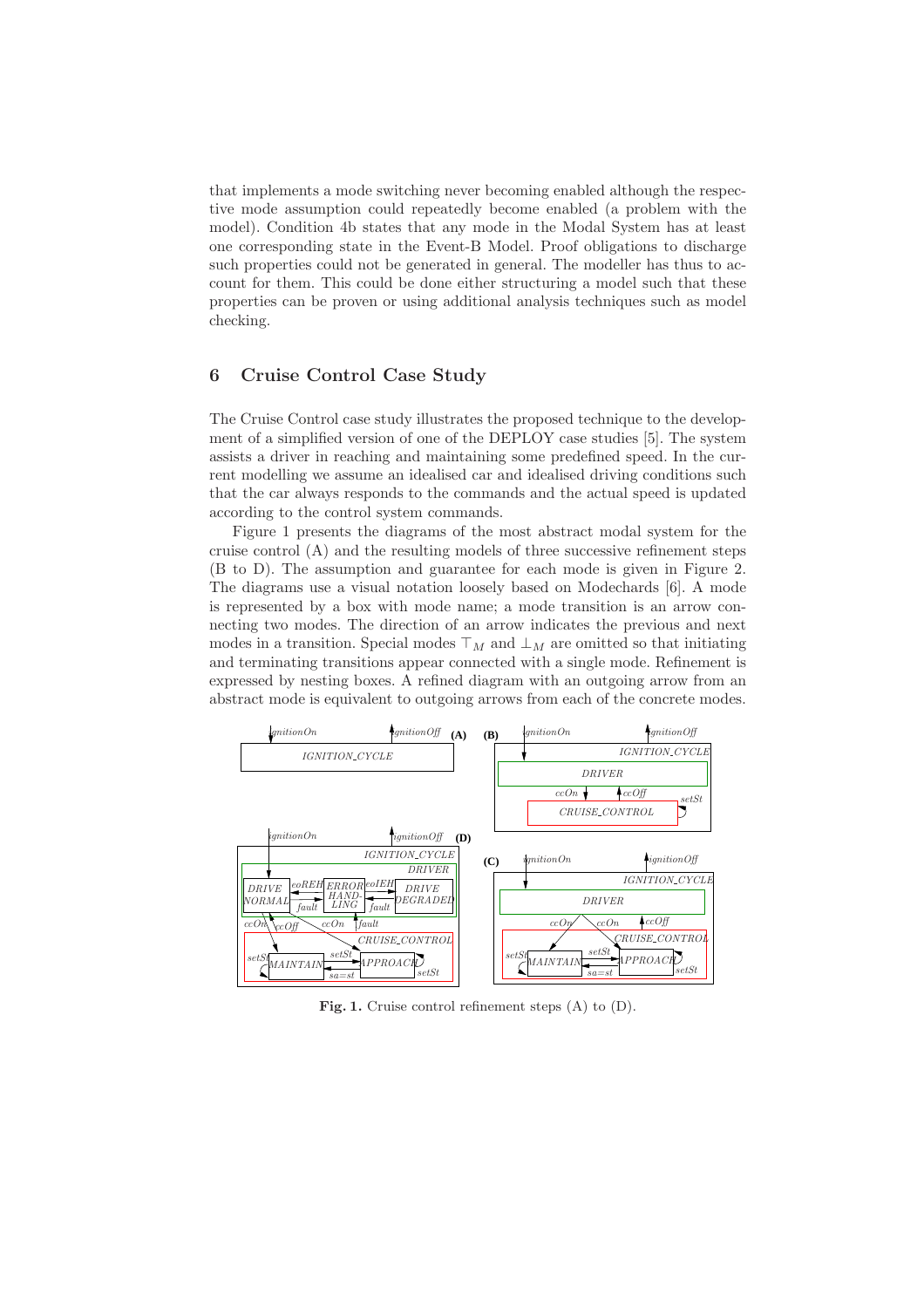| mode assumption                                                | guarantee                                                 |
|----------------------------------------------------------------|-----------------------------------------------------------|
| <i>IGNITION</i> -lignition is on                               | keep speed under limit and (ac/de)celarate safely         |
| $CYCLE$ $iq = true$                                            | $(sa < speedLimit) \wedge (sa' - sa) < maxSpeedV)$        |
| <i>DRIVER</i> ignition cycle assumption                        | ignition cycle guarantee                                  |
| and cruise control off                                         |                                                           |
| $ig = true \wedge cc = false$                                  | $(sa < speedLimit) \wedge (sa' - sa) < maxSpeedV)$        |
| $CRUISE$ ignition cycle assumption                             | ignition cycle guarantee and                              |
| $CONTROL$ and cruise control on                                | maintain or approach target speed or                      |
| $iq = true \wedge cc = true$                                   | $(sa < speedLimit) \wedge (sa' - sa) < maxSpeedV) \wedge$ |
|                                                                | $( sa' - st'  \leq isp \vee  sa' - st'  <  sa - st )$     |
| $APPROACH$ cruise control assumption and                       | cruise control guarantee and                              |
| speed not close to target                                      | approach target speed                                     |
| $iq = true \wedge cc = true \wedge$                            | $(sa < speedLimit) \wedge (sa' - sa) < maxSpeedV) \wedge$ |
| $ sa' - st'  > isp$                                            | $( sa' - st'  <  sa - st )$                               |
| MAINTAIN cruise control assumption and                         | cruise control guarantee and                              |
| speed close to target                                          | maintain target speed                                     |
| $iq = true \wedge cc = true \wedge$                            | $(sa < speedLimit) \wedge (sa' - sa) < maxSpeedV) \wedge$ |
| $ sa' - st'  \leq isp$                                         | $( sa'-st'  \leq isp)$                                    |
| $DRIVE$ -driver assumption and                                 | driver guarantee                                          |
| <i>NORMAL</i> and no error                                     | (and cruise control available)                            |
| $ig = true \wedge cc = false \wedge$                           | $(sa < speedLimit) \wedge$                                |
| $error = false$                                                | $( sa'-sa  < maxSpeedV)$                                  |
| ERROR_driver assumption and error                              | driver guarantee and recovery measures                    |
| HAND- and handling not finished                                | (and cruise control not available)                        |
| $iq = true \wedge cc = false \wedge$                           | $(sa < speedLimit) \wedge$                                |
| $error = true \wedge eHand = true$                             | $( sa' - sa  < maxSpeedV)$                                |
| $DRIVE$ -driver assumption and                                 | driver guarantee                                          |
| DEGRADED error and handling finished                           | (and cruise control not available)                        |
| $ig = true \wedge cc = false \wedge$                           | $(sa < speedLimit) \wedge$                                |
| $error = true \wedge eHand = false   ( sa' - sa  < maxSpeedV)$ |                                                           |

Fig. 2. Modes assumptions and guarantees.

At the most abstract level (Figure  $1(A)$ ) we introduce mode *IGNITION CYCLE* to represent the activity from the instant the ignition is turned on to the instant it is turned off, represented by transitions *ignitionOn* and *ignitionOff*. During an ignition cycle, its guarantee must be respected independently of operation by the driver or by the cruise control. The model includes: the state of ignition  $($ on/off) modelled by a boolean flag ig; the current speed of the car (a modelling approximation of an actual car speed), stored in variable sa; a safe speed limit speedLimit above which the car should not be; and a safe speed variation  $maxSpeedV$ . No memory is retained about states in the previous ignition cycle.

In the first refinement step (Figure 1(B)) *IGNITION\_CYCLE* is refined in *DRIVER* corresponding to the activity when cruise control is off and CRUISE CONTROL when cruise control is active.  $\frac{on}{off}$  interface buttons to activate/deactivate the cruise control are mapped to transition events  $ccOn$  and  $ccOff$ . This refinement introduces: the state of cruise control  $(\text{on}/\text{off})$ , modelled by boolean flag cc; the target speed that a cruise control is to achieve and maintain, represented by variable st; an allowance interval isp that determines how much actual speed could deviate from a target speed. The next refinement step (Figure  $1(C)$ ) introduces different operating strategies: if the difference between current  $(sa)$  and target  $(st)$  speeds is within an acceptable error interval  $(isp)$ , the cruise control works to MAINTAIN the current speed. Otherwise, it employs different procedures to APPROACH the target speed. Switching from DRIVER to CRUISE CONTROL may either establish the assumptions of APPROACH or MAINTAIN , depending on the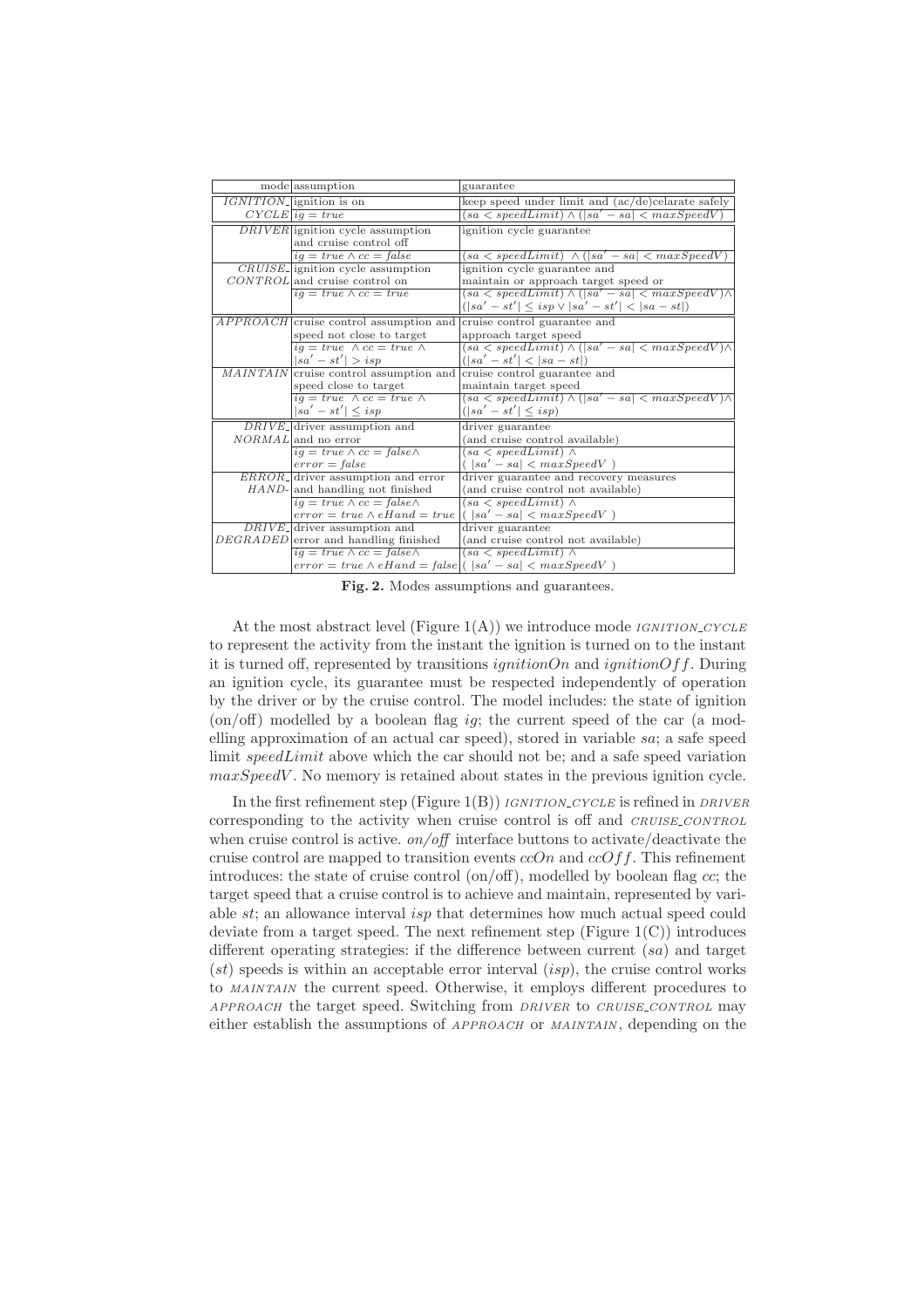difference between st and sa. In either of these two modes the cruise control can be switched off and the control returned to the driver.

At any time failures of the surrounding components (e.g. airbag activated, low energy in battery, etc.) may happen and are signalled to the cruise control system. In the presence of an error, the control is returned to the driver and handling measures are activated. Errors can be reversible or irreversible. After being handled, the first ones allow the cruise control to become available again; the irreversible ones cause the cruise control to become unavailable during the ignition cycle. According to the last refinement step (Figure  $1(D)$ ), when an error is detected it is registered in an *error* variable. If an error is signalled in any of the system modes, the system switches to ERROR HANDLING, where control is with the driver. Eventually error handling reestablishes  $DRIVE<sub>N</sub>ONMAL$ , with full functionality available, or switches to *DRIVE\_DEGRADED* mode where the cruise control is not available. Note that although the guarantees of these three concrete modes from DRIVER are the same, they have distinct mode transition possibilities: in modes DRIVE DEGRADED and ERROR HANDLING the cruise control cannot be turned on. After finishing error handling the system continues in either normal or degraded mode.

Once a modal system is sufficiently developed (but not necessarily finalised) one can start building an Event-B model implementing it. The static part of a model, such as variables and invariant is already elaborated to some degree in a modal system specification. These are simply copied into an initial Event-B machine. Next, one has to study a mode diagram to grasp the general architecture of a system: the modes and the mode transitions. It helps to begin such a study with the most abstract diagram as it gives the understanding of the relation between the system modes.

We present excerpts from an Event-B model realising the modal system developed for the case study. For the most detailed modal specification, we have the Event-B declaration of variables and invariant on the right. It is merely a result of mechanically translating definitions from the modal specification into the Event-B syntax. The referenced context  $cc\_ctx$  contains declarations of sets and constants such SPEED and speedLimit.

system cruisecontrol sees *cc ctx* variables ig, cc, sa, st, error invariant ig ∈ BOOL  $cc \in BOOL$  $sa \in SPEED$  $st \in SPEED$  $st > 0$ error ∈ BOOL eHand ∈ BOOL

Initially, the invariant has no interesting statements relating to the safety properties of the system. This is because in a modal system safety properties are put into the guarantees of individual modes. However, once it comes to the verification of an Event-B model against a modal specification (see Definitions 9, 10 and 11), the proof obligations, derived from the condition that an event must satisfy a mode guarantee, would suggest additional invariants. Hence, the process of showing modes/Event-B consistency gradually adds more details into an Event-B model with each additional discharged proof obligation.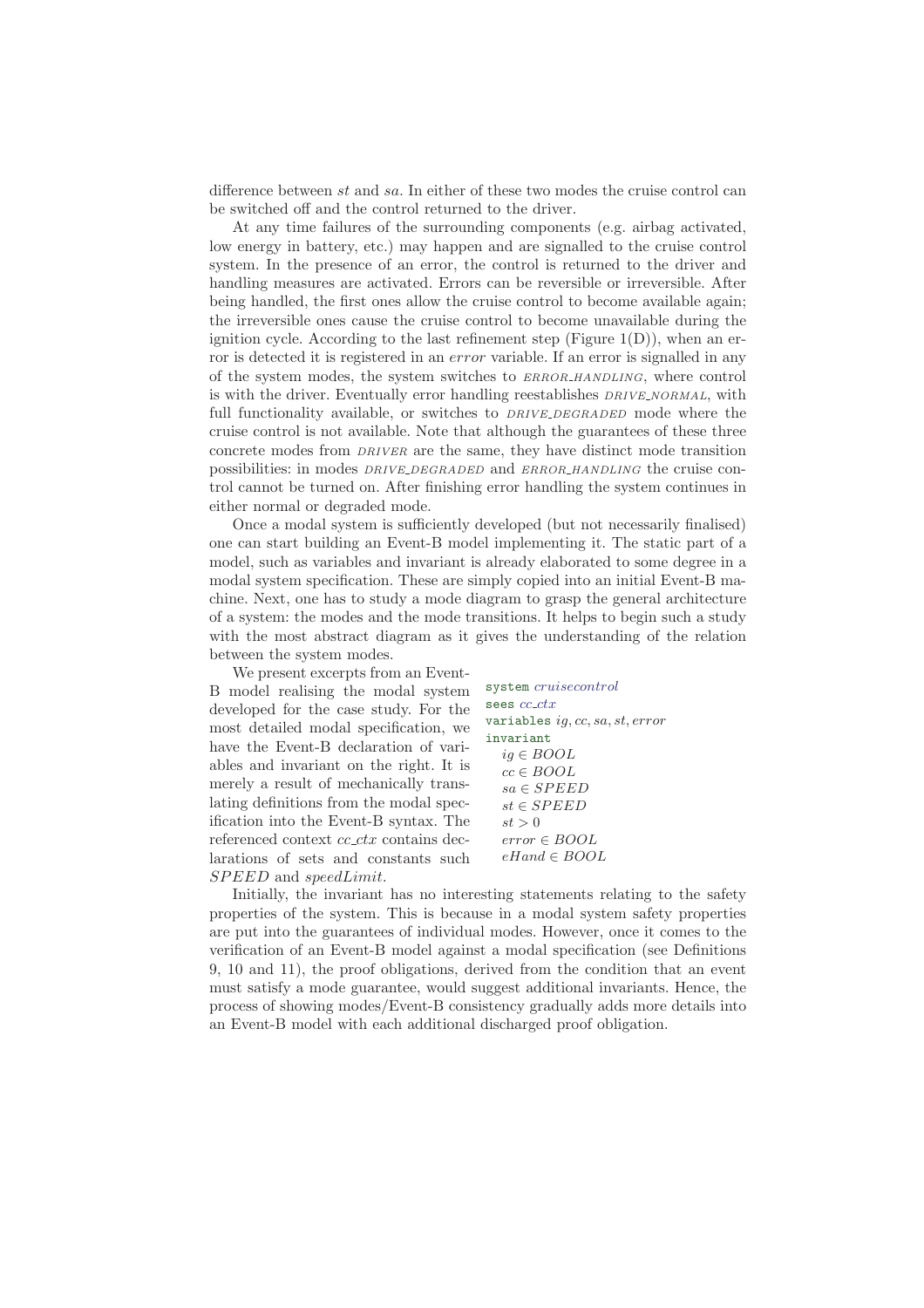In Event-B an initialisation is a special event assigning initial values to all the model variables. While in a modal specification there is no explicit discussion of initialisation in terms of state computations, the conditions (see Definition 11) on all mode transitions originating at  $\top_M$  result in a rather detailed characterisation of possible variable initialisations.

For the cruise control case study the initial state should satisfy the invariant and the assumption of the initiating mode 'Drive Normal' and thus the least constrained initialisation event has the form shown on the right.

initialisation  $iq := TRUE \parallel cc := FALSE \parallel$ sa : $\in$  SPEED  $\parallel$  st : $\in$  N<sub>1</sub>  $\parallel$  $error := FALSE \parallel eHand :: BOOL$ 

The non-deterministic initialisation of sa (car speed) should raise concerns as it contradicts our understanding that a car is initially stationary. There is, however, nothing the mode specification that tells this and it is one of those many details we have abstracted away in a mode specification. In this case we choose to strengthen the initialisation event and state that initially sa is zero. Obviously, such initialisation also satisfies the requirements to an event implementing initiating mode transitions. The counterpart of the initialisation event is an event halting the current ignition cycle. This is implemented with an event setting ig to  $FALSE:$  ignition of  $f =$  when  $iq = TRUE$  then  $iq := FALSE$  end

Let us now take a look at how a mode is implemented. There is no ready rule for generating events from a mode description. This is the part where a designer has the most freedom within the limits set by the assumption and guarantee of a mode. There is no limitation on the number of events realising a mode. As example, we have found it convenient to have two events for mode Drive Normal Mode, each responsible for either decrease or increase in vehicle speed.

| $speed\_up = \text{any } si \text{ where}$ | speed_down = any sd where |
|--------------------------------------------|---------------------------|
| $si \in SPEED$                             | $sd \in SPEED$            |
| si < maxSpeedV                             | $sd$ < $maxSpeedV$        |
| $sa+si < speedLimit$                       | $sa - sd \in SPEED$       |
| $iq = TRUE$                                | $iq = TRUE$               |
| $cc = FALSE$                               | $cc = FALSE$              |
| then                                       | then                      |
| $sa := sa + si$                            | $sa := sa - sd$           |
| end                                        | end                       |
|                                            |                           |

For each of the events we have to demonstrate that it is enabled only when the mode assumption holds (Definition 10). For event  $speed\_up$  we have:

$$
\forall si \cdot si \in SPEED \land si < maxSpeedV \land \tag{1}
$$

$$
sa + si < speedLimit \land ig = TRUE \land cc = FALSE \implies (2)
$$

$$
ig = TRUE \wedge cc = FALSE \tag{3}
$$

Also, it is required to show that it honors the mode guarantee (Definition 9) and reestablishes the mode assumption.

$$
\forall si \cdot si \in SPEED \land si < maxSpeedV \land \tag{4}
$$

$$
sa + si < speedLimit \land ig = TRUE \land cc = FALSE \land \tag{5}
$$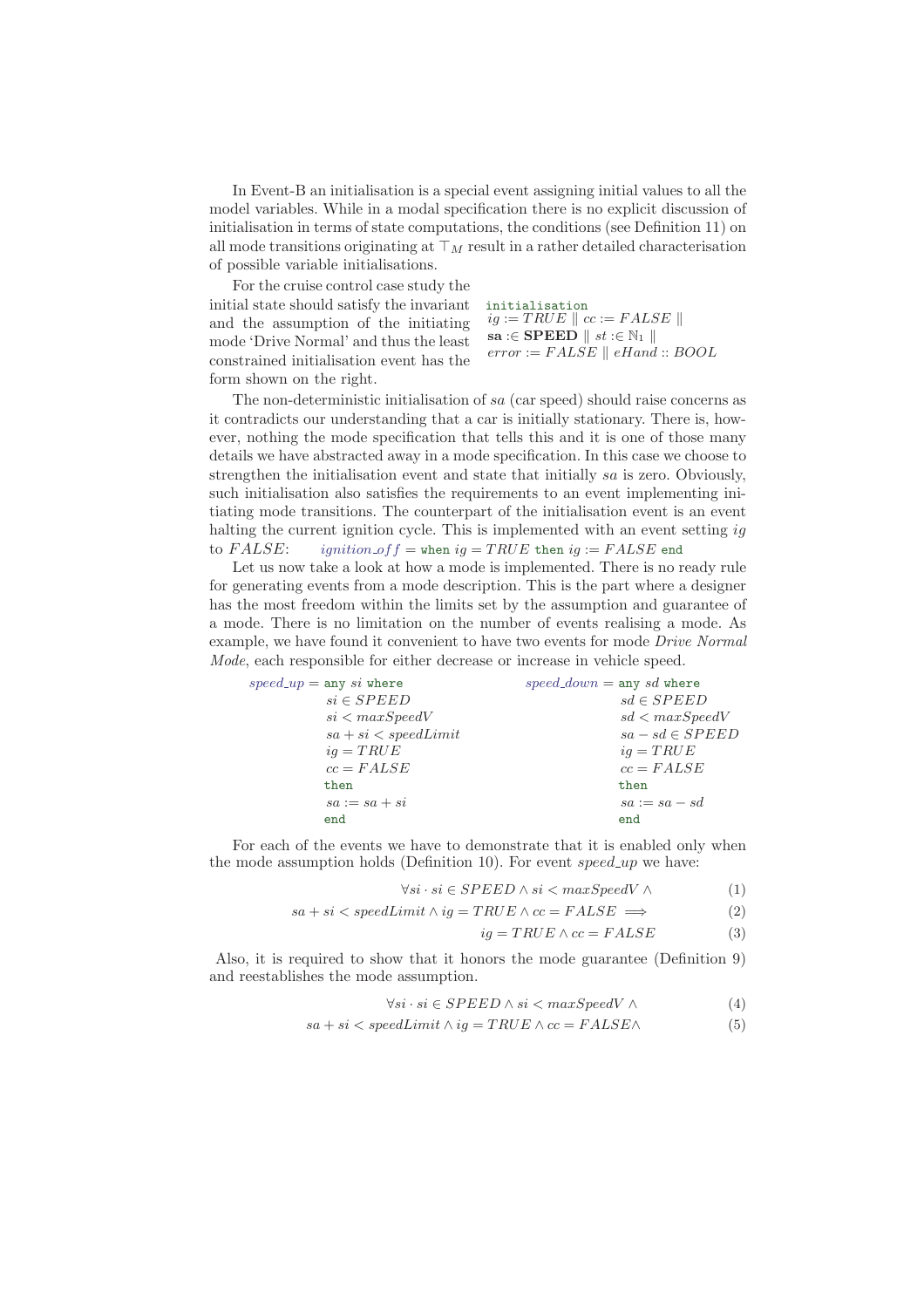$$
sa' = sa + si \wedge ig' = ig \wedge cc' = cc \wedge \tag{6}
$$

$$
st' = st \land error' = error \land eHand' = eHand \implies (7)
$$

$$
ig' = TRUE \wedge cc' = FALSE \wedge \tag{8}
$$

$$
(sa' < speedLimit) \land |sa' - sa| < maxSpeedV \tag{9}
$$

These proof obligations, being formulated as Event-B theorem (extra conditions on Event-B models), are automatically discharged by the Rodin platform theorem prover. This is also true for all of the rest of proof obligations, coming from modes and native to Event-B.

From our experience, the construction of an Event-B from a modal specification is a fairly straightforward process. However, we have also found that, for the few initial development steps, constructing an Event-B model for each step of a modal system refinement makes little impact on understanding the system. This because a mode specification embodies basically the same information (albeit in a structured manner) as an abstract Event-B model.

On the other hand, in absence of a dedicated tool support for checking modal specifications, an Event-B implementation provides a verification platform in the form of the Rodin toolkit. This also defines how we see the application of the approach. A developer would start with translating requirements into a high-level modal specification. More requirements are captured by refining modes and, at some point, an Event-B model is constructed. For several further steps, modal and Event-B developments go hand-in-hand until no further detalisation can be done at the level of a modal specification. This would mark the final transition into an Event-B model. However, even at that point a modal specification is not forgotten. The consistency conditions proved at an earlier refinement are preserved through a refinement chain and thus, even after several refinement steps, an Event-B model still respects all the properties of a modal specification from which it was initially derived.

# 7 Conclusions

A representative class of critical systems employs the notion of operational modes. While this notion is supported in some languages [6,7], a formal definition for modal systems as well as approaches for their rigorous construction could not be found. Following previous work [9], in this paper we formalize modal systems and modal systems refinement. The use of modes and modal system refinement helps to organize system properties, to trace requirements into model definition and helps to impose control structure in the system. Such advantages are specially welcomed together with a state-based formal method. As a further contribution of this paper we take Event-B and show how to demonstrate that a model in Event-B is according to a modal system, i.e. respecting assumptions, guarantees and mode switchings.

Using modal systems refinement and the notion of modal system consistency for an Event-B model, both defined in this paper, together with the common Event-B refinement notion, it is possible to build a concrete Event-B model